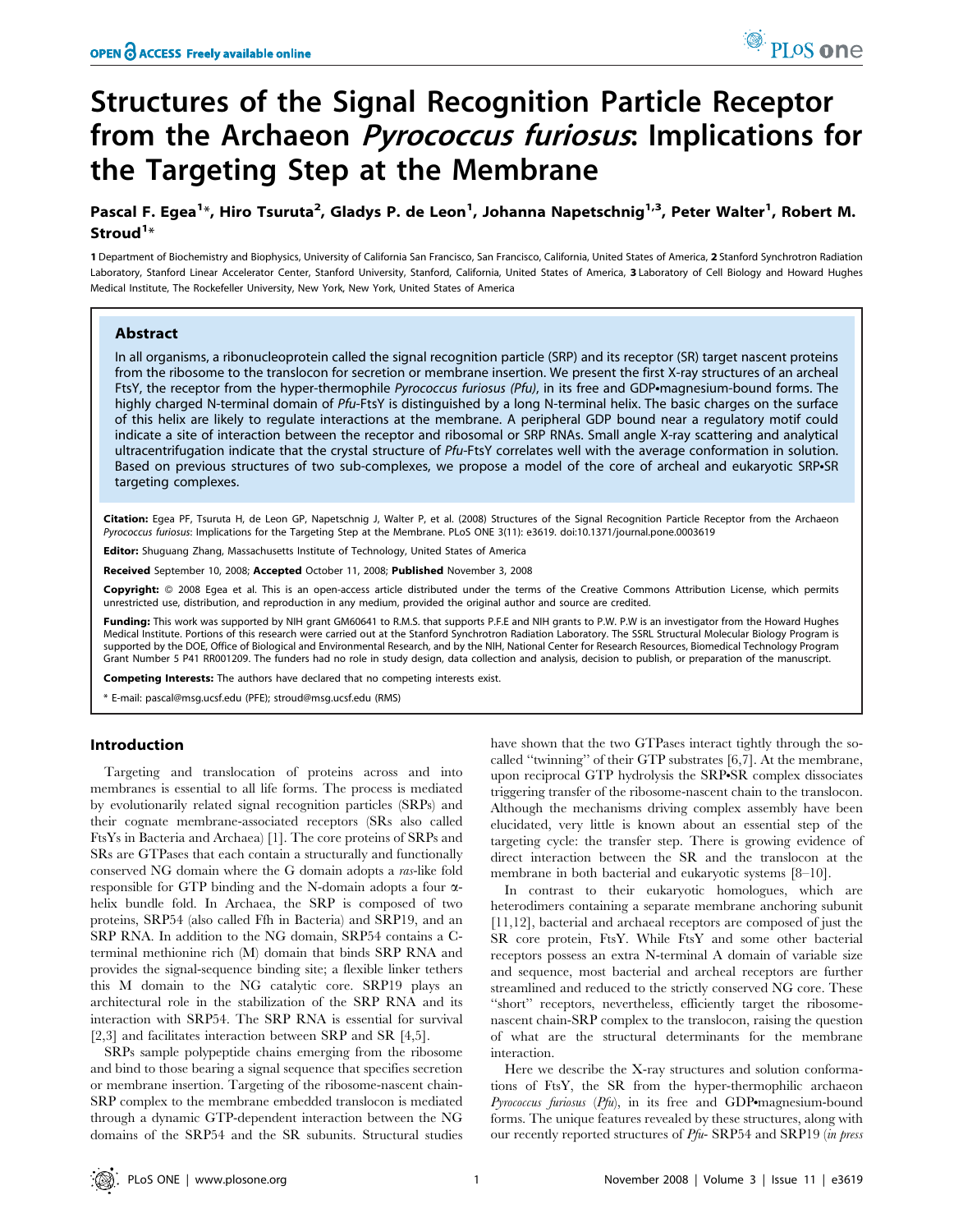in PloS One) have been incorporated into a model of the archeal SRP.SR targeting complex.

### Results

We crystallized and solved the X-ray structures of the apo and GDP magnesium forms of Pfu-FtsY. The structures were solved at 2.2 and 2.0Å resolution for the *apo* and nucleotide-bound proteins, respectively (Table 1 and Material and Methods). The apo receptor was crystallized in two different crystallization conditions in absence of guanine nucleotide and its structure solved de novo using single wavelength anomalous dispersion of selenium; the structure is therefore not biased towards any of the previously solved homologues. The overall structure of the apo receptor is shown in Figure 1 with all sequence motifs characteristic of SRP GTPases well defined.

#### Two molecules of GDP are bound to the receptor

We tried to co-crystallize  $Pfu$ -FtsY in presence of GTP. Although SRP-GTPases, especially the SR subgroup, are distinguished by

Table 1. X-ray data collection and structure refinement statistics.

| <b>Structure</b>                 | apo Pfu-FtsY                  | apo Pfu-FtsY                  | Pfu-FtsY with GDP                                            |
|----------------------------------|-------------------------------|-------------------------------|--------------------------------------------------------------|
| <b>PDB ID</b>                    | 3DM9                          | 3DMD                          | 3E70                                                         |
| data set                         | ALS050904                     | ALS310806                     | ALS110508                                                    |
| data statistics                  |                               |                               |                                                              |
| wavelength                       | 0.97949Å                      | 1.11588Å                      | 1.11588Å                                                     |
| phasing method                   | Se-SAD                        | <b>MR</b>                     | <b>MR</b>                                                    |
| space group                      | P622                          | C <sub>2</sub>                | C <sub>2</sub>                                               |
| and                              | $a = 144.6 \AA$               | $a = 150.0$ Å                 | $a = 113.1\text{\AA}$                                        |
| cell dimensions                  | $c = 70.5 \text{\AA}$         | $b = 102.4A$                  | $b = 53.0 \AA$                                               |
|                                  |                               | $c = 101.8$ Å                 | $c = 61.3 \text{\AA}$                                        |
|                                  |                               | $\beta$ = 119.8°              | $\beta$ = 107.4°                                             |
| AU content                       | 1 molecule                    | 3 molecules                   | 1 molecule                                                   |
| solvent content                  | 54%                           | 63%                           | 50%                                                          |
| resolution limits (last shell)   | $50.0 - 2.2$ Å (2.3 - 2.2Å)   | $88.4 - 2.2$ Å (2.3 - 2.2Å)   | $58.3 - 2.3$ (2.1 - 2.0 Å)                                   |
| unique reflections               | 21,908 (1,738)                | 65,992 (9,460)                | 23,541 (3,294)                                               |
| redundancy                       | 13.7(11.3)                    | 3.5(3.1)                      | 2.4(2.3)                                                     |
| completeness                     | 98.7% (96.1%)                 | 98.1% (97.1%)                 | 95.9% (92.6%)                                                |
| $1/\sigma(l)$                    | 14.9(3.9)                     | 8.9(1.4)                      | 8.7(1.7)                                                     |
| $R_{sym}$                        | 9.3% (63.0%)                  | 7.4% (76.6%)                  | 4.9% (44.7%)                                                 |
| refinement statistics            |                               |                               |                                                              |
| resolution range                 | $35.9 - 2.2$ Å                | $65.1 - 2.2$ Å                | $29.7 - 2.0$ Å                                               |
| reflections used work (test)     | 19,777 (2,000)                | 63,548 (2,000)                | 21,449 (1,999)                                               |
| $R_{\text{free}}/R_{\text{fac}}$ | 23.9%/20.3%                   | 24.6%/20.5%                   | 26.3%/22.8%                                                  |
| overall figure of merit          | 0.906                         | 0.897                         | 0.825                                                        |
| overall B <sub>wilson</sub>      | 39 Å <sup>2</sup>             | 43 $\AA^2$                    | 41 $\AA^2$                                                   |
| protein atoms                    | 2,344 atoms, 45 $\AA^2$       | 7,417 atoms, 49 $\AA^2$       | 2,349 atoms, 62 Å <sup>2</sup>                               |
| ligand atoms                     | No ligand                     | No ligand                     | 2 GDPs, 45 Å <sup>2</sup> (100%) and 65 Å <sup>2</sup> (69%) |
|                                  | 1 MPD, 47 Å <sup>2</sup>      | 6 glycerols, 61 $\AA^2$       | 1 magnesium, 45 $\AA^2$                                      |
|                                  | 4 phosphates, 84 $\AA^2$      | 10 sulfates, 66 $\AA^2$       |                                                              |
| solvent atoms                    | 137 waters, 52 Å <sup>2</sup> | 469 waters, 50 Å <sup>2</sup> | 83 waters, 60 Å <sup>2</sup>                                 |
| r.m.s.d. bonds                   | $0.007$ Å                     | $0.006\text{\AA}$             | $0.016$ Å                                                    |
| r.m.s.d. angle                   | $1.062^\circ$                 | $0.939^\circ$                 | $1.368^\circ$                                                |
| Ramachandran Analysis            |                               |                               |                                                              |
| residues in preferred regions    | 95.6%                         | 97.3%                         | 95.7%                                                        |
| residues in allowed regions      | 3.7%                          | 2.4%                          | 2.5%                                                         |
| outliers                         | 0.7%                          | 0.3%                          | 1.8%                                                         |

MR indicates phasing by molecular replacement. Se-SAD indicates phasing performed using single wavelength anomalous dispersion of selenium. AU stands for asymmetric unit.

r.m.s.d is the root-mean square deviation from ideal geometry.

 $R_{sym} = \sum_{hkl}\sum_{i} |I_{hkl,i}-\langle I_{hkl,i}\rangle$   $|/ \Sigma_{hkl}\Sigma_{i} |I_{hkl,i}|$  where  $<$   $I_{hkl,i}>$  is the average intensity of the multiple hkl, i observations for symmetry-related reflections.

 $R_{cryst} = \Sigma |F_{\text{obs}} - F_{\text{calc}}|/\Sigma |F_{\text{obs}}|$ . F<sub>obs</sub> and  $F_{\text{calc}}$  are observed and calculated structure factors,  $R_{free}$  is calculated from a set of randomly chosen 5 to 10% of reflections, and  $R_{cryst}$ is calculated over the remaining 90 to 95% of reflections.

The refined occupancies of 100% (catalytic GDP) and 69% (external GDP) and atomic displacement factors of the two GDPs are indicated. doi:10.1371/journal.pone.0003619.t001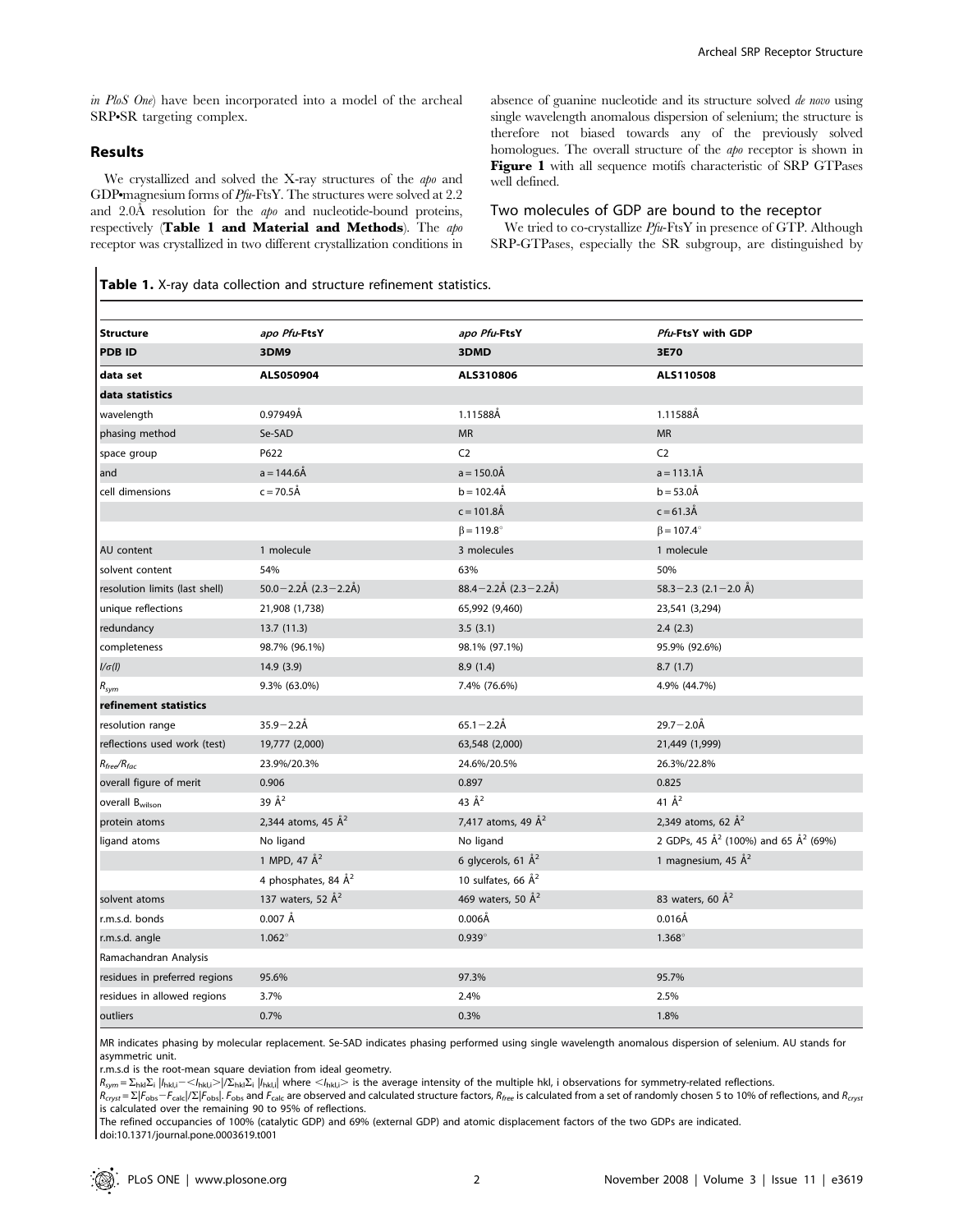

Figure 1. The FtsY from Pyrococcus furiosus. (A) Sequence alignment of FtsY/SRs of known structure including Pfu, Thermus aquaticus (Taq), Thermotoga maritima (Tma), Mycoplasma mycoides (Mmyc) and Arabidopsis thaliana (Atha) (chloroplast). The protease sensitive sites observed in E.coli and Taq FtsYs upon FtsY.Ffh complex formation are indicated (x). The ELEX<sub>2</sub>LX<sub>3</sub>D in the N domain is indicated. (B) Overall structure of the apo monomer of Pfu-FtsY. Two views related by a 180° rotation along a vertical axis are shown. The secondary structure elements of Pfu-FtsY are indicated. a-helices and conserved motifs of the SRP/SR-GTPases subfamily are labeled. doi:10.1371/journal.pone.0003619.g001

their low intrinsic GTPase activity and nucleotide specificity [13], the crystal structure we obtained showed the presence of GDP<sup>o</sup>magnesium bound in the catalytic site suggesting that nucleotide hydrolysis took place during the course of crystallization. Identical crystals could be obtained in presence of GDP but not in presence of non-hydrolyzable GTP analogs. The resulting structure was solved at 2.0Å resolution by molecular replacement using the apo structure as template. Two bound GDP molecules were identified (Figure 2A) and placed in the initial experimental electron density maps. Refinement to consistent atomic displacement factors shows that the GDP observed in the cognate binding site is present at full occupancy while the external GDP is present at only 69% occupancy despite the fairly high concentration (10 mM) of nucleotide used for crystallization; this lower occupancy probably reflects the lower affinity of this binding site.

#### The cognate nucleotide-binding site

In both apo structures, the guanine nucleotide-binding cleft contains either a phosphate or a sulfate ion that occupy the  $\beta$ phosphate binding site observed in GDP- or GTP- bound forms [14] (Supplementary Figure S1). This position constitutes a substrateanchoring site. The GDP in the catalytic site is accompanied by a hydrated magnesium ion (Figure 2B). The sidechains of two conserved aspartates, the catalytic aspartate Asp160, and Asp212, converge towards the  $\beta$ -phosphate of the GDP and the magnesium. The side-chain from the conserved Arg163 (motif II) contributes to electrostatic balance within the binding site. Upon GDP binding, motif IV shifts about 1.8A˚ bringing the carboxylic group of the conserved, nucleotide specifying Asp273 into position to establish two hydrogen bonds, 2.7Å and 2.9Å long, with the guanine ring nitrogen atoms N1 and N2. The guanine ring is also sandwiched between the

sidechains of residues Lys271 (motif IV) and Gln299 from the closing loop that also undergoes a 1.8A shift. In presence of GDP, the conformation of the catalytic site represents an intermediate between the apo and 'Ffh-bound' FtsY conformation; a similar observation can be made when comparing the  $Pfu$  and  $Taq$  GDP-bound structures [15] (Supplementary Figure S1). In particular both structures show that the conserved DTAGR motif III is not locked in the conformation observed in the complex.

## A GDP bound at the surface next to the Insertion Box Domain (IBD)

The external nucleotide lays on a relatively flat surface delineated by residues Lys180, Ile182, His184, Asp196, His200 and Arg204 (Figure 2C). The nucleotide is bound at a crystal lattice contact with its purine ring stacked against its symmetry related molecule, the distance between the planes of the two stacked purine rings is about 3.2Å similar to the distance observed in a RNA helical chain. His200 is hydrogen-bonded with the N7 nitrogen from the guanine ring. The sidechains of Arg204 and Lys180 point towards the  $\alpha$  and  $\beta$  phosphates of the stacked and symmetry-related nucleotide. Asp196 which hydrogen-bonds with the 2'OH of the ribose and the N2 guanine ring, is held in place by His184. This binding surface exhibits some degree of conservation. Asp196 is conserved in all receptors with the interesting exception of receptors belonging to the subgroup of chloroplast SRPs that do not involve an SRP RNA to mediate protein targeting [16]. This area maps next to the conserved IBD (motif II) specific to all SRP-GTPases.

#### Clusters of charged aminoacids stabilize the N domain

The N domain of Pfu-FtsY is very rich in charged residues (30 acidic and 25 basic residues out of a total of 110 residues representing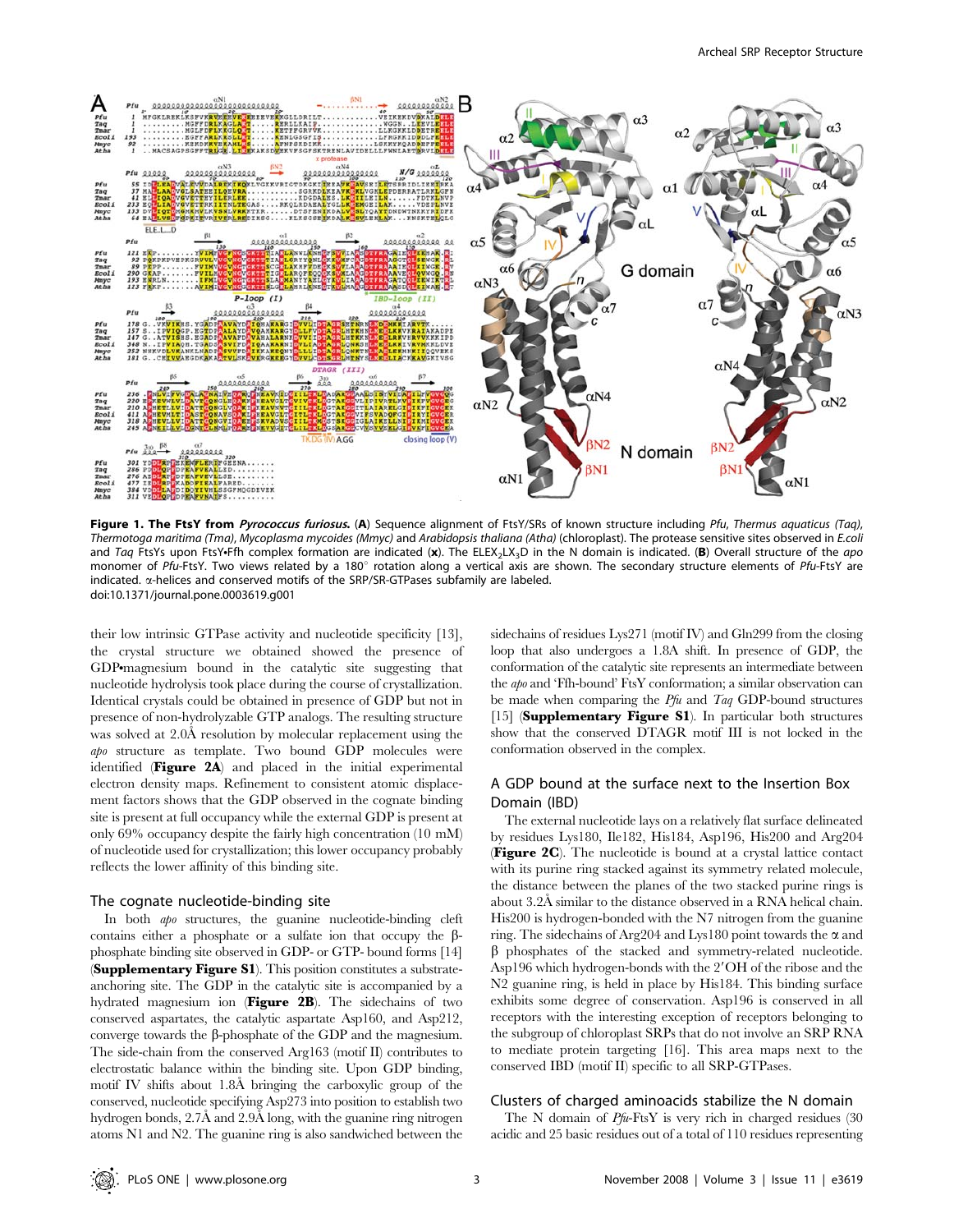

Figure 2. The two bound GDP nucleotides in the G domain. (A) General view showing the relative positions of the two GDP molecules. The two GDPs are about 31Å apart. (B) The GDP magnesium bound in the active site is represented with its hydrated magnesium ion. (C) The external GDP (yellow) is bound near the insertion box domain. Another stacked external GDP (GDP\*) molecule belonging to a symmetry-related molecule is also represented (light pink) to emphasize the crystal packing contact. In (B) and (C) the residues involved in the interaction with a nucleotide are labeled. Hydrogen bonds are shown. doi:10.1371/journal.pone.0003619.g002

50%). These residues contribute to the high thermo-stability of  $Pf\mu$ -FtsY through an intricate network of intra-molecular salt bridges and hydrogen bonds that stabilize the overall fold of the N domain (Figure 3A). At the C terminal end of helix aN1 the carboxylate groups from residues Glu21 and Glu24 interact with the amino group of Lys89 of helix aN3. In a similar fashion, Glu23 on helix aN1 interacts with Lys44 from helix aN2. Such extended ion-pair networks contribute to thermostability in proteins [17]. The Nterminus of helix aN1 is characterized by solvent exposed basic residues (Figure 3B) and packs tightly against the G domain; in particular with helices  $\alpha$ 6 and the C-terminal helix  $\alpha$ 7. Sequence analysis suggests that these features are conserved throughout all archeal receptors (Supplementary Figure S2). These clusters of solvent-exposed basic residues on one face of  $\alpha$ N1 and the surface of the N domain seem to be in an ideal position for either membrane anchoring, for example, through lysine or arginine ''snorkeling'' to negatively charged phospholipidic head groups, or for interaction with the ribosomal and/or the SRP RNAs.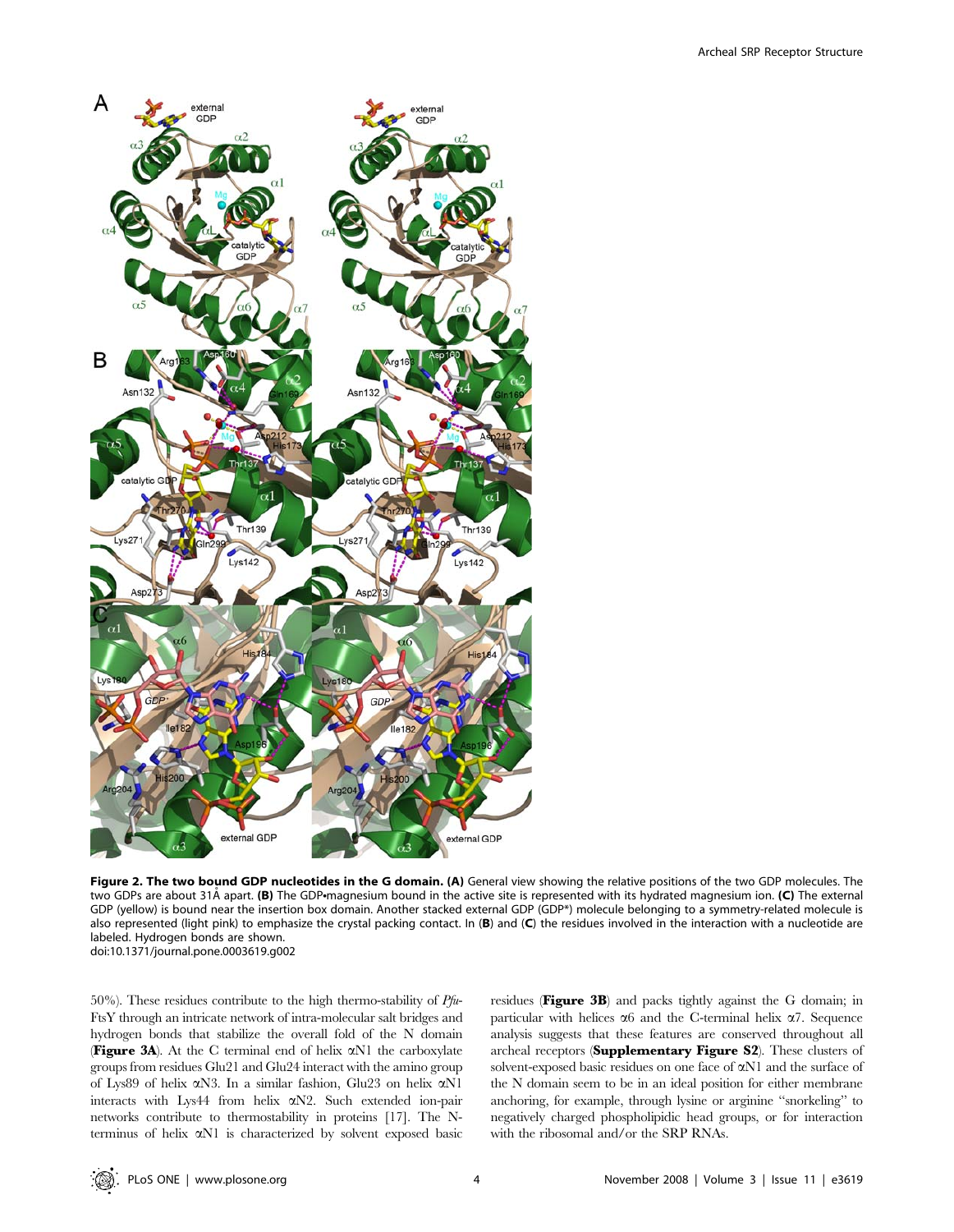

Figure 3. The N domain. (A) Stabilization of the highly charged N domain of apo Pfu-FtsY through an intricate network of salt bridges and hydrogen bonds. 2.2Å resolution likelihood-weighted  $2mFo-DFc$  Fourier difference electron density map contoured at 1.4 $\sigma$  showing the most solvent-exposed tip of the N domain. A subset of basic and acidic side-chains is shown. (B) Properties of the N-terminal helix  $\alpha$ N1 of the N domain. The helix  $\alpha$ N1 packs tightly against the G domain helices  $\alpha$ 6 and  $\alpha$ 7 (C-terminal helix). Conserved hydrophobic residues contributing to the interaction between the N-terminus of the N domain and the C-terminus of the G domain at the N/G interface are labeled. Solvent exposed basic residues are also indicated. Helices are labeled. These properties appear to be conserved in all archeal receptor sequences. doi:10.1371/journal.pone.0003619.g003

## Compared to other SRs, the Pfu N-domain is unusual and highly elongated

To date structures of six SRs have been reported; these include the bacterial receptors, [18,19],  $Taq$  [20],  $Tma$  [21],  $Mmpc$  [14], and the eukaryotic organelle-specific chloroplastic SR from Atha [22,23]. Our  $Pf\mu$ -FtsY structure is the first representative from the Archaea kingdom. The Pfu-FtsY N domain is unusual in several aspects. While it retains the canonical four  $\alpha$ -helical bundle fold observed in all SRP GTPases, it has an additional two-stranded anti-parallel  $\beta$ -sheet not seen in the other FtsY structures;  $\beta$ N1 is inserted between helices  $\alpha$ N1- $\alpha$ N2, and  $\beta$ N2 is inserted between αN3-αN4 (Figures 1A).  $\beta$ N1 and  $\beta$ N2 assemble together to form a flat surface exposed at the tip of the N domain (Figure 1B). The  $\alpha$ N1 helix of *Pfu*-FtsY, whose N terminus is perfectly defined, is 44Å-long and is a single secondary structure element with no bending or disorder. This helix protrudes out of the N domain (Figure 1B and 4A). While the position of the C-terminal helix  $\alpha$ 7 is conserved in all SRs (Figure 4B), helix  $\alpha$ N1 of the nonarcheal homologues is bent, resulting in an N terminal extension that packs against the surface of the N/G domain including C terminal helix  $\alpha$ 7 (Figures 4A and 4B). The  $\alpha$ N1 helix of  $Pf(x)$ -FtsY is not bent and its axis is shifted towards the core of the four a-helix bundle resulting in an overall more compact, albeit extended, N domain.

## The average solution conformation observed by SAXS agrees with the crystal structure

Compared to Pfu, Taq-FtsY is characterized by a short and compact N domain (Figure 4C). Both receptors can be modeled as prolate ellipsoids, similar in their short semi-axes but markedly different in their long semi-axes. Based on the X-ray structures the longest dimensions in the  $Pfu$  and  $Taq$  receptors are 91Å and 73Å, respectively. This difference is entirely due to the shape of the N domain. SAXS (Small Angle X-ray scattering) and AUC (Analytical Ultracentrifugation) (Material and Methods) allowed us to compare the relative shape anisotropy of the two receptors in solution and validate the differences observed between the two receptors as revealed by the X-ray structures.

The apparent sedimentation coefficients of Pfu-FtsY  $(s=3.7\pm0.1S)$  and  $Taq-FtsY$   $(s=2.4\pm0.1S)$  were determined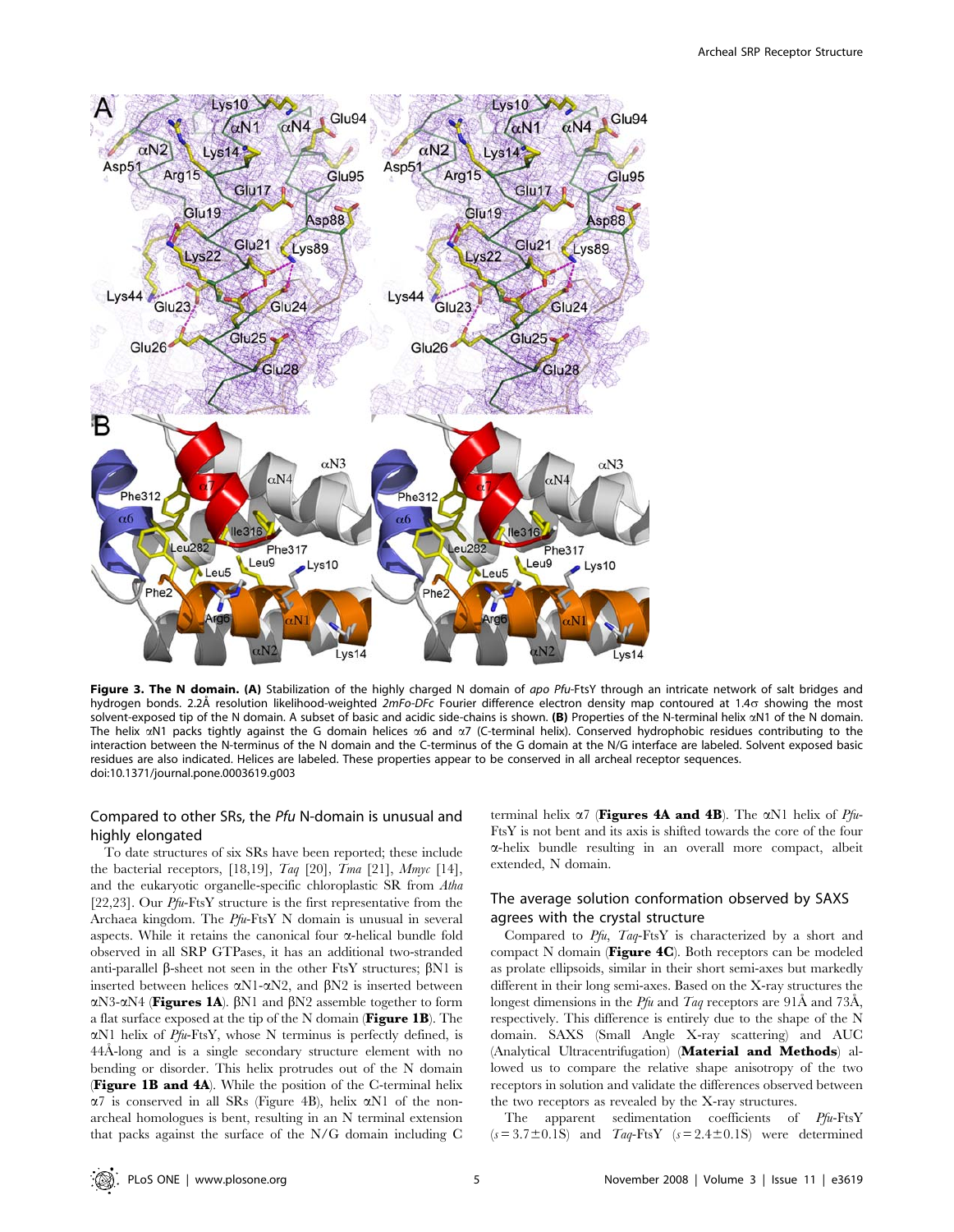

Figure 4. Comparison of the different SRP receptors. (A) The six available FtsY structures shown in the same relative orientation. In each case the helix  $\alpha$ N1 in the N domain and the  $\alpha$ 7 C-terminal helix in the G domain are colored in yellow and red, respectively. An asterisk indicates the Nterminal extension observed in all FtsYs except Pfu. The sites of proteolysis observed in E.coli and Taq FtsYs upon Ffh-FtsY complex formation are also indicated (x). (B) Close-up view of the overlaid six FtsY structures showing the  $\alpha$ N1 and  $\alpha$ 7 terminal helices. (C) Superposition of the Pfu and Taq FtsYs emphasizing the shape anisotropy of Pfu-FtsY due to the long  $\alpha$ N1 terminal helix in its N domain. Distances along the longest axis of inertia are indicated.

doi:10.1371/journal.pone.0003619.g004

(Table 2 and Figure 5A) and both receptors appeared as monomers in solution. The apparent monomeric association state established by velocity sedimentation was rigorously confirmed by equilibrium sedimentation experiments carried out over a wide, but still dilute, range of protein concentrations. Equilibrium experiments yielded molecular weight estimations of  $34,900 \pm 1,780$  Da and  $32,640 \pm 1,610$  Da for *Pfu* and *Taq*, respectively, in good agreement with the calculated values of 35,810 Da and 33,055 Da (Table 2 and Figure 5B).

SAXS was used to investigate the oligomeric state, size and molecular shapes of the two receptors. A concentration dependence study of the apparent radius of gyration was done from concentrations ranging from 2.5 to 25 mg.  $ml^{-1}$  in the small angle region (Guinier analysis). All solutions appeared to be monodisperse with Guinier plots linear over an appropriate angular range  $(0.5<\!\mathcal{Q}R_G<1.25)$  (data not shown). There were no signs of protein aggregation or association over the concentration range used in this study. Solutions of  $Pf\psi$ - and  $Taq$ - FtsYs thus behaved ideally with little effect of protein concentration on the apparent radius of gyration as measured by SAXS.

The experimental intensity curves were fitted against the theoretical curves calculated from the X-ray structures using CRYSOL [24] with adjustment of the contribution due to the hydration shell (Material and Methods). The resulting fits **(Figure 5C)** are of good quality with respective  $\chi^2$  values of 1.077 and 1.211 for  $Pfu$ - and  $Taq$ - FtsYs. The corresponding pairdistance distribution functions  $P(r)$  derived from experimental or theoretical intensities were determined by Fourier transformation using  $GNOM$  [25] and superimposed (**Figure 5D**). Based on the experimental  $P(r)$ , the maximum distance values of  $D_{max} = 94 \pm 5 \text{\AA}$ and  $D_{max} = 72 \pm 5\text{\AA}$ , for Pfu and Taq, respectively, are in very good agreement with those of 91Å and 71Å derived from the corresponding X-ray structures (Table 2). Calculation of the distance distributions also allowed estimation of the radius of gyration independently from the Guinier analysis (Material and Methods). The experimental values for the radius of gyration of  $R_G$ = 25.6±0.1Å and  $R_G$ = 22.8±0.1Å, for Pfu and Taq respectively, are in very good agreement with those of  $25.4\text{\AA}$  and  $22.6\text{\AA}$ calculated from the X-ray structures (Table 2). The experimental values of molecular dimensions obtained from the analyses in the low  $(R_G)$  or high angle  $(R_G \text{ and } D_{max})$  regions are in close agreement with those obtained using the X-ray structures. Thus our solution data show that the average conformations adopted by the two receptors in solution are similar to those observed in their crystalline environments and that the relative shape anisotropy of  $Pfu-FtsY$  is due to its long and extended N domain.

The low-resolution structures of Pfu- and Taq- FtsYs were restored using the ab initio simulated annealing procedure implemented in DAMMIN [26] (Material and Methods). This approach was used to independently assess the average conformation adopted in solution by the two receptors. The reconstructed shapes are very close to the crystallographic envelopes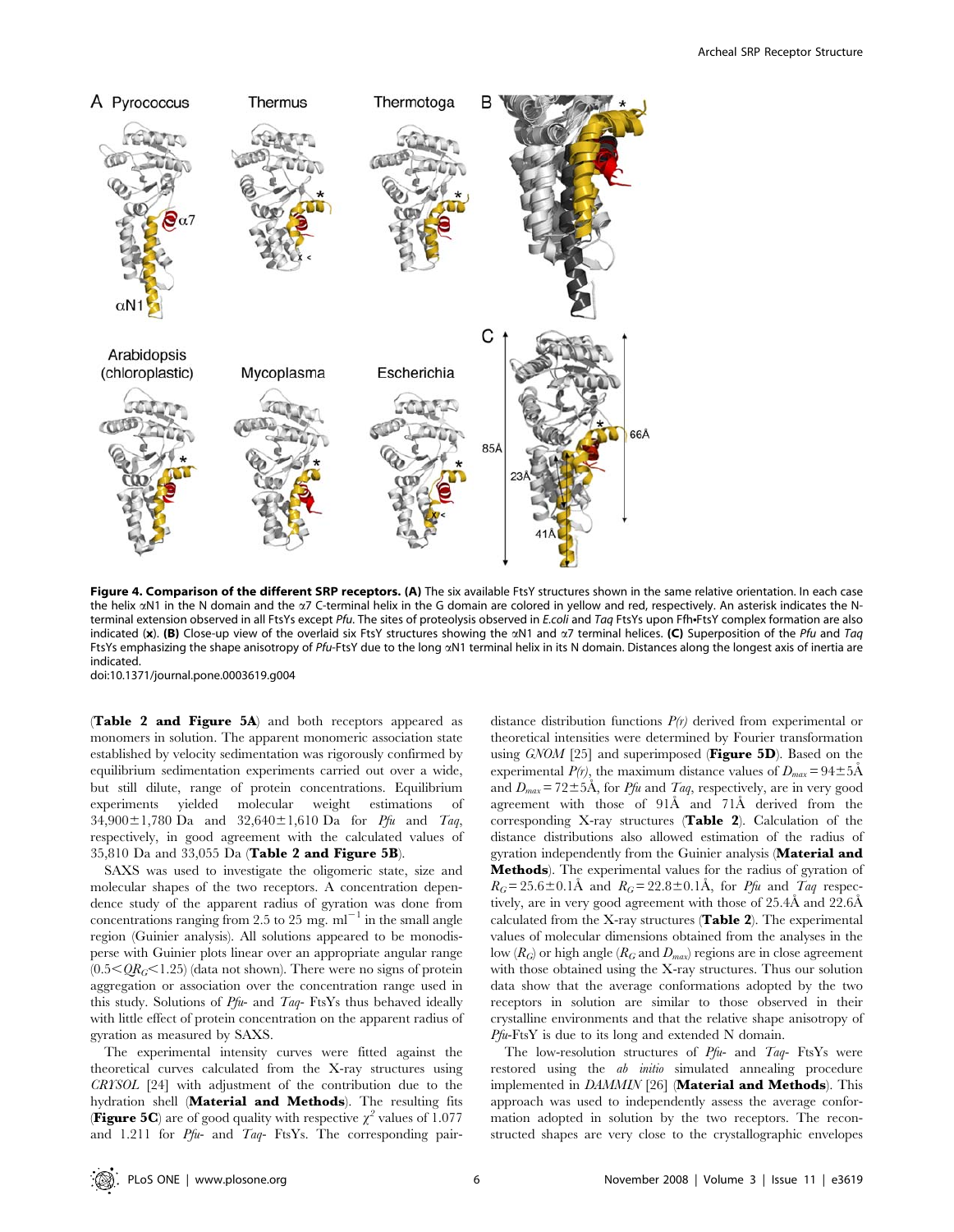Table 2. Solution study by Analytical Ultracentrifugation and Small-Angle X-ray Scattering.

| Method       | <b>Analytical Ultracentrifugation</b><br><b>Sedimentation Velocity</b> |                            | Analytical Ultracentrifugation Sedimentation Equilibrium             |  |
|--------------|------------------------------------------------------------------------|----------------------------|----------------------------------------------------------------------|--|
|              |                                                                        | experimental Mr            | calculated MW                                                        |  |
| apo Pfu-FtsY | $s = 3.7 \pm 0.15$                                                     | $Mr = 34.900 \pm 1.780$ Da | $MW = 35.810Da$                                                      |  |
| apo Tag-FtsY | $s = 2.4 \pm 0.15$                                                     | $Mr = 32.640 \pm 1.610Da$  | $MW = 33.055Da$                                                      |  |
| Method       | <b>SAXS (Guinier analysis)</b>                                         |                            | <b>SAXS (Distance distribution analysis)</b>                         |  |
|              | experimental $R_G$                                                     | calculated $R_G$           | experimental $R_G$ and $D_{max}$ calculated $D_{max}$                |  |
| apo Pfu-FtsY | $R_G = 25.8 \pm 0.2$ Å                                                 | $R_G = 25.4$ Å             | $R_G = 25.6 \pm 0.2$ Å $D_{max} = 94 \pm 5$ Å $D_{max} = 91 \pm 5$ Å |  |
| apo Tag-FtsY | $R_G = 22.5 \pm 0.2$ Å                                                 | $R_G = 22.6$ Å             | $R_G = 22.8 \pm 0.2$ Å $D_{max} = 72 \pm 5$ Å $D_{max} = 71 \pm 5$ Å |  |

doi:10.1371/journal.pone.0003619.t002

(Figure 5E). Superposition of the reconstructed shapes with crystal structures show that the main differences lay in the region corresponding to the N domain. The shapes of both receptors were faithfully restored and agree well with their respective crystallographic apo structure. Superposition of the SAXS-derived envelope and the crystal structure also suggests that the apical part of the N domain is more dynamic, as indicated by the slight lack of overlap between the SAXS reconstruction and the most solventexposed extremity of the aN1 helix. These results correlate well with the different crystal structures that show that the loops connecting helices  $\alpha$ N1- $\alpha$ N2 and helices  $\alpha$ N3- $\alpha$ N4 are more dynamic and in some cases disordered.

## Relative conformations of the N and G domains and formation of the FtsY.SRP54 complex: Implications for the SRP-dependent protein-targeting cycle

In the FtsY•SRP54 complex the interface involves both N and G domains: In particular, the N domain  $ELEX_2LX_3D$  motifs present in both SRP54 and FtsY (see the sequence alignment in Figure 1A) come in close contact upon complex formation. A model of the  $Pfu$ -FtsY•SRP54 complex was assembled based on our structure of the  $Taq$  complex. The N and G domain were aligned independently to generate an NG conformation similar to the one observed in the  $Taq$  complex (**Figure 6A**). In the case of Pfu-FtsY, the N domain has to undergo a rotation and translation to adopt the complexed conformation (Figure 6B). This rotation causes the terminal helices  $\alpha$ N1 and  $\alpha$ 7 to clash, highlighting the requirement for a substantial displacement of aN1. The extent of such steric hindrance is likely to be more important than our model suggests, since the Taq complex structures have shown that a7 repacks more tightly against the NG core interface upon complex formation. The area of overlap maps to the stretch of solvent-exposed basic aminoacids in  $\alpha$ N. A recent structure of GDP-bound  $Taq$ -FtsY with its  $\alpha$ N1 helix deleted revealed that this truncated version of the receptor adopts a conformation close to the one observed in the Taq complex [15].

## A model for the interaction between SRP and SR in the archeal and eukaryotic core of the targeting complex

The targeting complex is formed when SRP interacts with its receptor (Figure 7A). A functional archeal SRP is organized around two proteins, SRP19 and SRP54 that assemble on SRP RNA. We have also recently reported the structures of the SRP54 and SRP19 from Pfu (in press in PloS One). The present structure of the associated receptor complements this work.  $Pf u$  is the first organism where separate structures of all of the proteins present in the targeting complex are available at high resolution. We generated a model of this complex, based on three FtsY•FfhNG heterodimer structures from Taq [6,7,27,28] and the SRP structure from Methanococcus jannaschii (Mja) [29]. In the model, we superposed the Pfu-FtsY (with its two GDPs) and the Pfu-SRP54 NG domain onto the  $Taq$ -FtsY•FfhNG structure to generate the equivalent  $Pfu$ -FtsY•FfhNG interface (Figure 6A). The NG domain of  $Mja-SRP$  was superposed on the FtsY•FfhNG core to model the relative position of the SRP RNA. The Pfu-SRP19 subunit and the Pfu-SRP54 M domain (with the omission of the G-M linker) were then docked, assuming similar, but not necessarily identical relative configurations of the NG and M domains in the SRP and the SRP.SR complexes (Figure 7B and Supplementary Movie S1).

#### **Discussion**

We describe the X-ray structure of FtsY, the SR from the hyperthermophilic archaeon  $Pfu$ , in its free and GDP magnesium bound states. The Pfu-FtsY construct used in this study encodes the fulllength receptor. The low resolution, solution scattering data complements our high-resolution crystallographic analysis and shows that the crystallographic structure and the average conformation adopted in solution are similar. While the overall architecture of the archeal receptor resembles its previously described bacterial homologues from the SRP/SR GTPases family, the structure of Pfu-FtsY reveals novel features: The elongated N domain lacks the N-terminal extension observed in all other bacterial FtsYs and is instead characterized by a long Nterminal helix  $\alpha$ N1 that packs against the NG core in a different way; sequence analysis suggests that archeal receptors may cluster apart from their bacterial homologues.

This is the first structure of a full-length GDP magnesium bound SR. The previously reported  $Taq$ -FtsY.GDP structure was obtained with a receptor that lacked the first 20 aminoacids [15] and contained no magnesium, which is required for the association between FtsY and Ffh. [14]. The structure reveals two nucleotide molecules, one in the catalytic site and one located at the surface of the protein next to the IBD motif unique to all SRP-GTPases. The GDP•magnesium bound receptor adopts a conformation close to the one observed in the  $Taq$ -FtsY•Ffh complex.

Several studies on E.coli FtsY have shown that the A domain is involved in membrane anchoring [30], interaction with the translocon, and possibly regulation of the GTPase cycle. In particular, a positively charged, cleavable N-terminal sequence is involved in membrane binding [31]. The A domain is important for the initial attachment to the membrane; however, once bound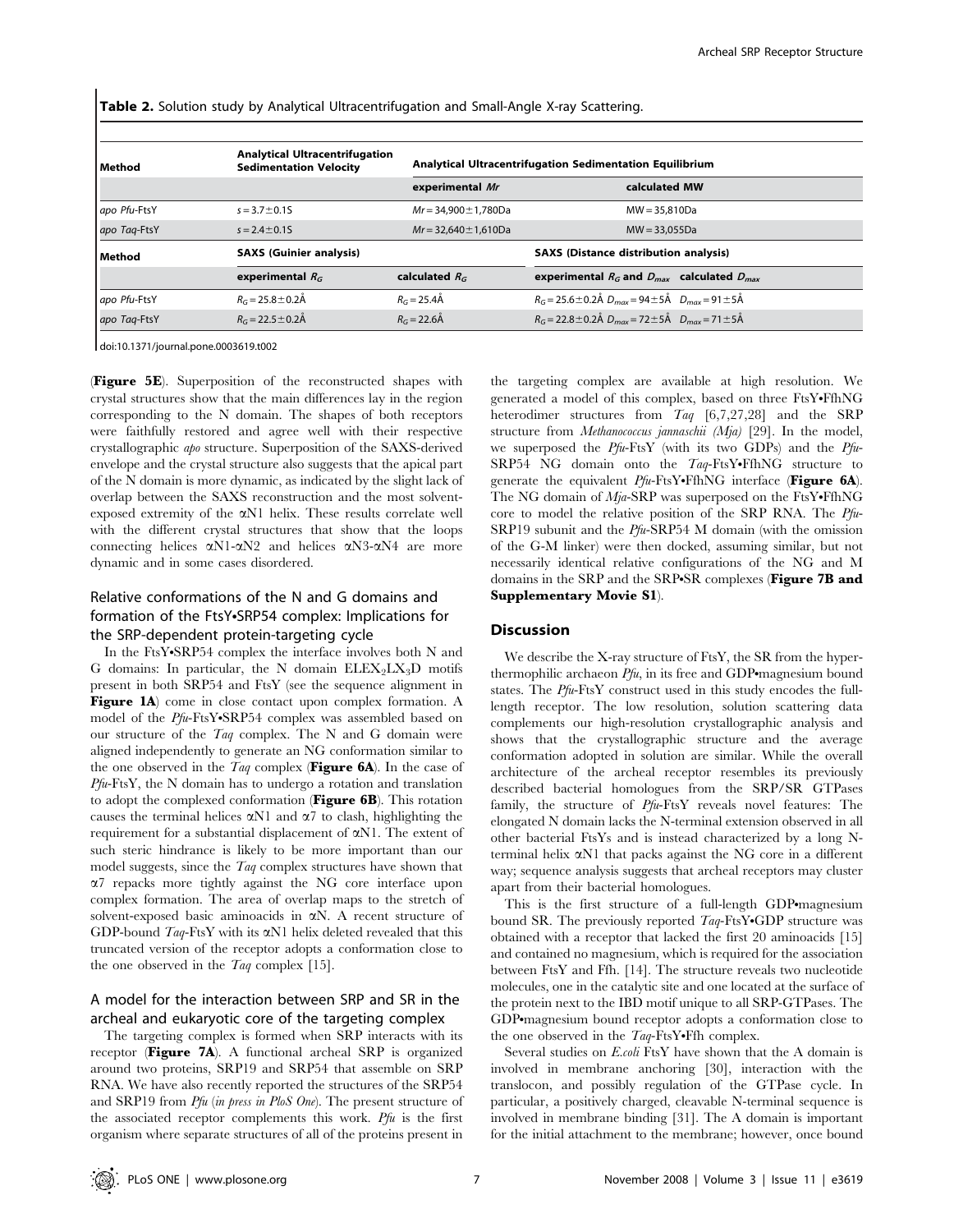

Figure 5. AUC and SAXS characterization of the Pfu and Taq FtsYs. Pfu data are represented in red and Taq in blue. (A) Sedimentation velocity analysis. Data are presented in  $q(S*)$  format using the time-derivative method analysis. The curves fitted against Gaussian functions (solid lines) are shown with their corresponding residual deviations. (B) Sedimentation equilibrium analysis. Radial distributions of concentrations along with the fitted exponential curves (solid lines) are plotted with their corresponding residual deviations. Two representative fits are shown for each protein. In all cases curves were fitted assuming a single species system. (C) and (D) High-angle analysis of SAXS data. (C) Scattered intensity curve fits. The experimental I(Q) curves (circles) displayed with errors bars were fitted using CRYSOL against the theoretical curves (solid lines) calculated from the crystal structures. (D) Distance distribution analysis. The experimental distance distribution functions  $P(r)$  are displayed (circles) with errors bars and compared with the ones calculated (solid lines) from the crystal structures using CRYSOL and GNOM. (E) Ab Initio 3D shape restoration by simulated annealing minimization. The protein envelopes are described using spherical harmonics expansion (fifth order). The retrieved shapes are rendered with ASSA [52] (drawn as transparent envelopes) with their corresponding crystal structures after optimal superposition along their respective inertia axes using SUPCOMB [53]. The final  $\chi^2$ s are 0.943 and 1.109 for Pfu and Taq receptors respectively. Four different orientations are shown to emphasize the quality of the reconstructions. Red asterisks indicate the areas of poorest overlap that correspond to the disordered regions in the crystal structures.

doi:10.1371/journal.pone.0003619.g005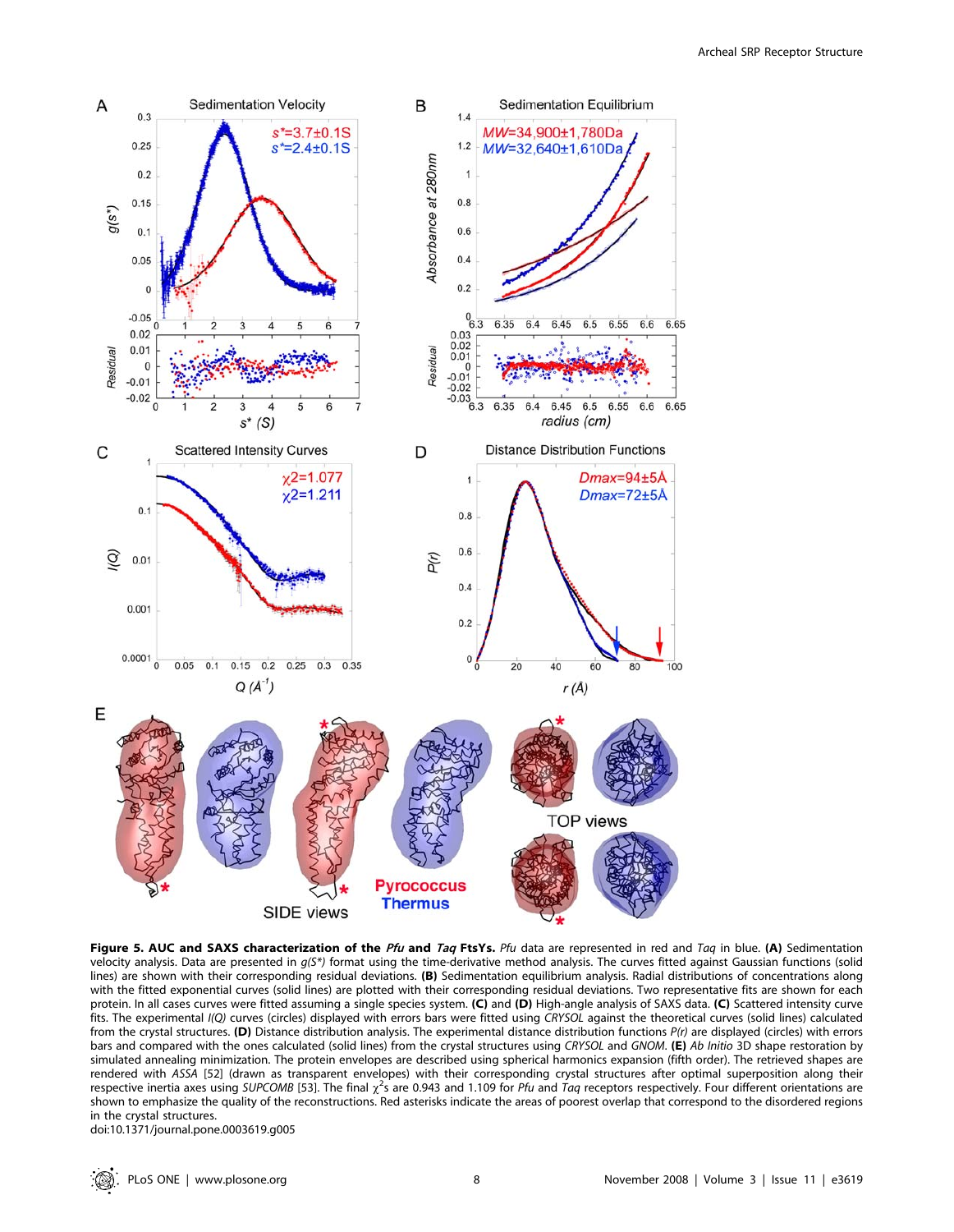

Figure 6. Model of domain rearrangement in Pfu-FtsY upon its interaction with SRP54. (A) The overall structure of the Pfu model is based on the structure of the Taq-FtsY+FfhNG. For Pfu-FtsY, the N and G domain have been colored red and green respectively except for the  $\alpha$ N1 and  $\alpha$ 7 terminal helices highlighted in red and pink. The stretch of basic aminoacids present at the N terminus of  $\alpha$ N1 (yellow) clashes with  $\alpha$ 7. For the N domain, the DX<sub>4</sub>ELEX<sub>2</sub>LX<sub>3</sub>D motifs (Glu47-Asp61 (Pfu) on Glu29-Asp43 (Taq)) were aligned. The entire G domains (Val125-Phe307 (Pfu) on Val104-F292 (Taq)) with the omission of the C-terminal  $\alpha$ 7 helix were aligned. A similar alignment was made for the Pfu-SRP54 NG (light blue) including Leu39-Asn45 (Pfu) on Leu38-Asn44 (Taq) for the N domain, and Val106-Phe284 (Pfu) on Val104-Phe282 (Taq) for the G domain. The Pfu-SRP54 structure (pdb code 3DM5) used for modeling is reported in a previous article (in press in PloS One). The N-G linkers were omitted. (B) Detail showing the rearrangement undergone by the aN1 and a7 terminal helices at the N/G interface upon complexation. doi:10.1371/journal.pone.0003619.g006

its proteolytic cleavage from the NG catalytic core does not affect receptor function [32,33]. Subtle changes introduced at the boundary between the A and the N domain [19,34], also seem to greatly affect the ability of the receptor to interact efficiently with the membrane and target ribosomes. In E.coli the N-terminal extension of the N domain also plays a role in membrane interaction [19]. In Pfu-FtsY, the N-terminus of helix  $\alpha$ N1 is positively charged and could constitute the primary membrane interaction site supporting initial attachment of the targeting complex to the membrane and/or interaction with the membraneembedded translocon. Similar properties of the N-terminal extensions present in the *Mmyc* and *Tma* FtsYs have been described [14].

The N and C terminal ends of all SRP/SR GTPases are closely apposed and are proposed to play a regulatory role in the SRPdependent targeting cycle [15]. In the case of FtsY, the rotation of the G domain relative to its C-terminal  $\alpha$ 7 helix and its N domain is coupled with the displacement of the N-terminal extension. Upon complex formation systematic proteolysis of the N-terminal helix of the Taq-FtsY and unfolding of the N-terminus of its partner Ffh have been observed in vitro [35] and in all Taq-FtsY.FfhNG complex structures. In E.coli and Taq FtsYs the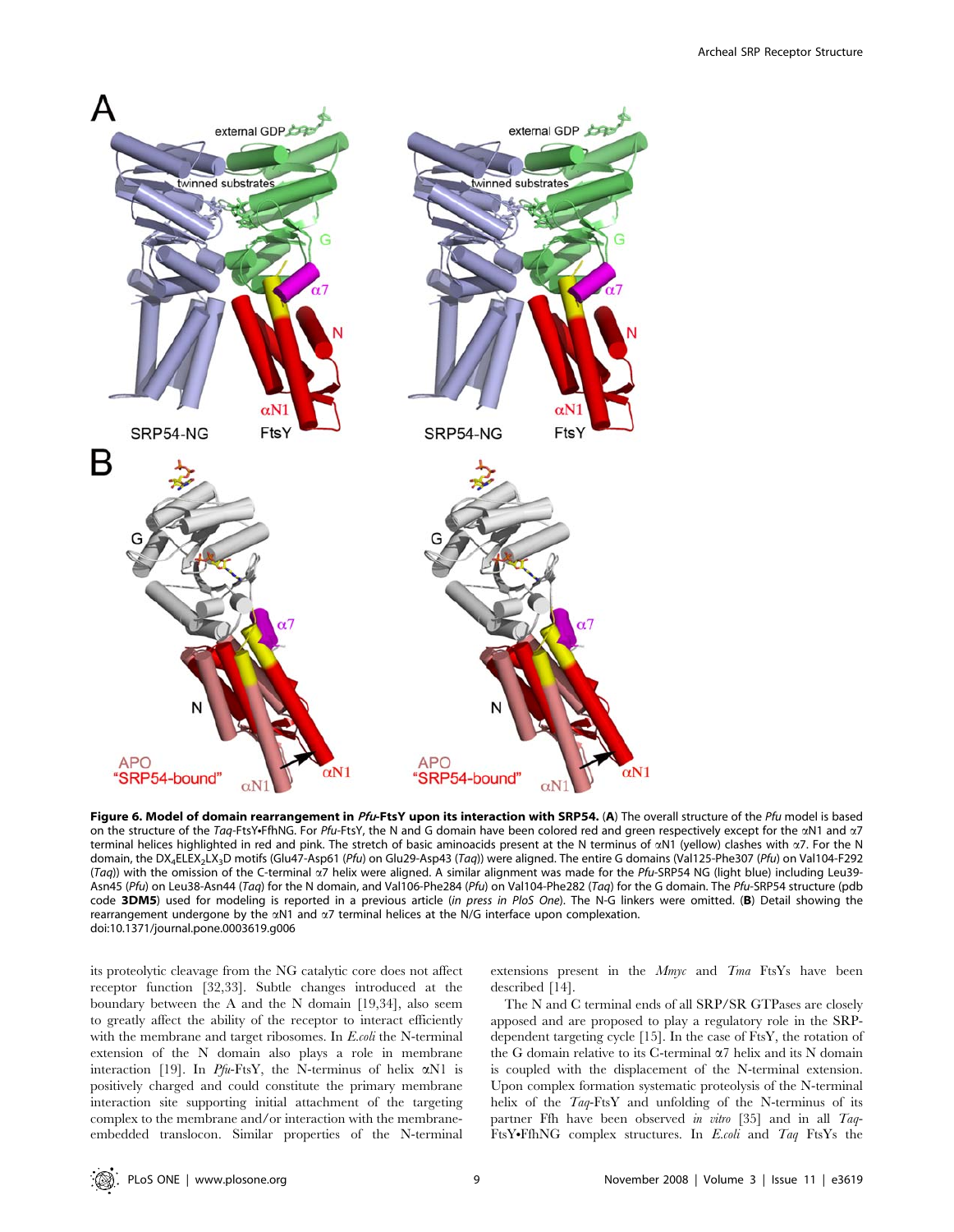

Figure 7. A model for the association between the SRP and it receptor SR in the targeting complex. (A) Schematic showing the overall organization of the Pfu targeting complex. The core of the SRP RNA is shown with helices 6 and 8, the respective binding sites for the proteins SRP19 and SRP54. In SRP54 the M domain, responsible for both SRP RNA and signal sequence recognition, is connected to the NG domain (GTPase) through a flexible linker (red). Although the NG of SRP54 domain has also been shown to interact loosely with the core of the SRP RNA, for the sake of clarity this is not represented on this schematic. (B) The Pfu protein structures were used to generate this model based on the Taq-FtsY+FfhNG and Mja-SRP complexes structures. FtsY, SRP54 and SRP19 are colored in green, blue and orange respectively. The core of the Mja-SRP RNA, composed of helices 5,6 and 8 is represented in pink. In the SRP54 subunit, the GM linker, colored in red, has been manually repositioned. Nucleotides are represented using space-filling models. At the FtsY.SRP54 interface, the twinned GTP substrates are colored in yellow and the two external nucleosides observed in the Taq-FtsY+FfhNG structure bound to GDP-AlF<sub>4</sub> (red asterisk) and in the Pfu-FtsY structure (magenta asterisk) are colored in white.  $\alpha$ N1 helices are labeled. The Pfu-SRP19 structure (pdb codes 3DLU and 3DLV) used for modeling has been reported in a previous article (in press in PloS One). doi:10.1371/journal.pone.0003619.g007

proteolysis sites have been mapped at position Ser216 and Pro23 respectively. It remains unclear whether this alteration of the Nterminus of the receptor is a required step during SRP-mediated protein targeting. A recent study of E.coli FtsY and Ffh has shown that truncation of the first helix of the N domain of both proteins dramatically accelerates complex formation; the aN1-truncated Ffh and FtsY interact at nearly the RNA-catalyzed rate in the absence of the SRP RNA [36]. Furthermore, in the case of FtsY in presence of GMPPNP, NMR experiments showed that truncation of helix aN1 mimics the conformational changes associated with FtsY•Ffh complex formation [36]. Such results have not been transposed yet to either archaeal or eukaryotic systems that exhibit an increased level of structural complexity. However, in the model of the  $Pfu-FtsY-SRP54$  complex that we present here, truncation or some other displacement of the N-terminus of  $\alpha$ N1 is required for the FtsY to achieve the NG conformation observed in the Taq-FtsY•Ffh complex; these findings seem transposable to the SRP54 partner although the presence of the linker connecting the G and M domains complicates analysis.

We have built a model of the core of the archeal targeting complex based on structures of the  $Taq$ -FtsY•Ffh complex and an archeal SRP. Our model places SRP RNA on the same side of the FtsY•SRP54 core as a structural model of the  $E$ .coli targeting complex inferred from chemical footprinting [37]. Both models introduce asymmetry in the otherwise symmetric heterodimeric catalytic core. An external nucleotide-binding site identified in the

 $Tag-FtsY\cdot FfhNG$  complex [27] is adjacent to one of the two exits of the catalytic chamber. Residues from both Ffh and FtsY contribute to this external site that exhibits conserved sequence and structural features. In our model, this site maps on the FtsY•SRP54 interface that faces the SRP RNA. Our FtsY structure identified a second and distinct external nucleotidebinding site located on the surface of the receptor. In our model, this site represents a potential site of interaction with ribosomal RNA or regions of the SRP RNA that are not present in the models or available structures. Altogether, this suggests that a potential direct interaction with the SRP RNA could regulate the activity of the receptor in the targeting complex. The  $\alpha$ N1 helix of the receptor is freely accessible to promote interactions with the membrane and/or the translocon, while the equivalent region in SRP54 is not accessible because of its vicinity with the SRP RNA. If the latter were also to regulate membrane interaction, the SRP RNA would have to move away.

The N-terminus of SRP receptors appears to play a crucial role in the assembly of the targeting complex and its regulation, while the symmetrical arrangement of the two SRP-GTPase twins seems to be mirrored in the conformational changes observed in their N termini. The SRP RNA has been shown to control a conformational switch regulating the interaction between the two SRP GTPases. As signal sequences bind to SRP54/Ffh in presence of SRP RNA, and the catalytic core of the targeting complex undergoes the structural changes priming it for interaction with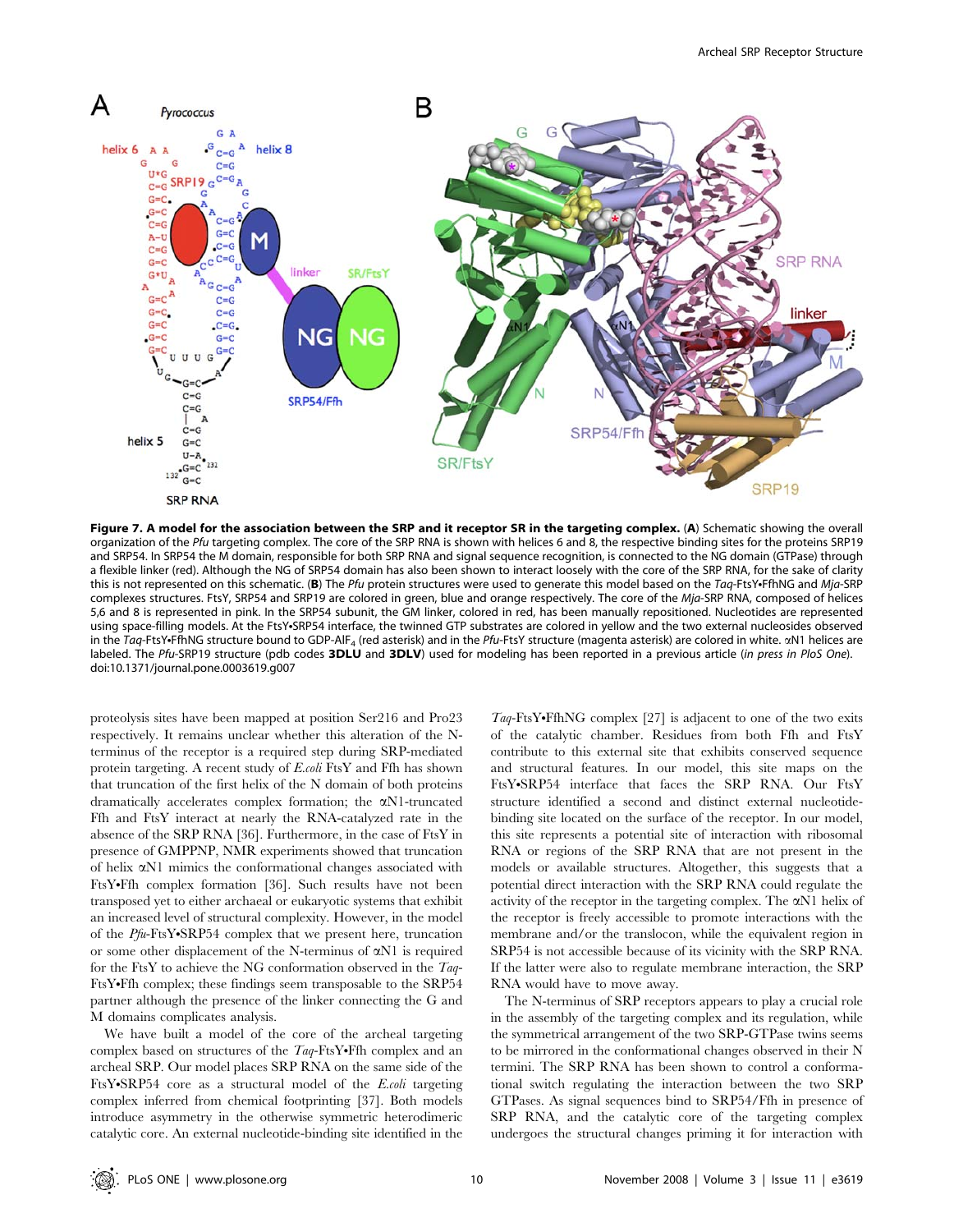the membrane and/or the translocon, the SRP RNA is likely to coordinate those events by regulating the activity of the receptor. This attractive hypothesis awaits further structural evidence.

#### Materials and Methods

#### Protein Expression and Purification

The gene encoding full-length Pfu-FtsY (PF1766) was amplified by PCR using genomic DNA and cloned in the pET28b vector (Novagen). The corresponding protein expressed as a fusion with a N-terminal hexahistidine tag cleavable with thrombin. Protein was expressed in BL21(DE3)-rosetta2 E.coli cells grown in autoinduction media [38] and seleno-substituted protein was expressed in B843(DE3)-rosetta2 E.coli cells grown in minimal media with glucose as carbon source and using the aminoacid pathway starvation method [39]. Purification was achieved in four steps combining heat selective precipitation, cobalt-chelating affinity chromatography, gel filtration and ion-exchange chromatography after removal of the purification tag. No detergent was used during purification or crystallization. The Taq-FtsY was expressed and purified as described previously [6,20].

#### Protein Crystallization

For crystallization, protein was concentrated at 20 mg.  $ml^{-1}$ . Crystals of apo Pfu-FtsY were obtained at room temperature from a variety of conditions in hanging drops by the vapor diffusion method using a Mosquito nanoliter-scale robotic workstation (TTP Labtech). Two crystals forms were obtained for the apo protein. The hexagonal form (space group P622) grew in 1.1– 1.5 M ammonium phosphate and 100 mM sodium acetate pH 5.0. The monoclinic form (space group C2) grew in 0.9– 1.2 M lithium sulfate, 0.4–0.6 M ammonium sulfate and 100 mM sodium citrate pH 5.0. For the GDP-bound structure, soaking crystals of apo Pfu-FtsY failed but co-crystallization in presence of 10 mM GTP yielded several crystallization conditions. Best crystals grew in 14–17% PEG 8000 and 100 mM Tris pH 8.0 and belong to the monoclinic space group C2.

#### X-ray Data Collection and Structure Determination

X-ray diffraction data were collected at beamline 8.3.1 at the Advanced Light Source (Berkeley, California) on Quantum 210 or 315r CCD detectors. The hexagonal crystals of apo Pfu-FtsY cryoprotected in 2-methyl-2,4-pentanediol diffracted to  $2.2\text{\AA}$  resolution. The monoclinic crystals of apo Pfu-FtsY cryo-protected in glycerol diffracted to 2.2A˚ resolution. The monoclinic crystals of *holo Pfu*-FtsY cryo-protected in ethylene glycol diffracted to  $2.0\text{\AA}$ resolution. Data were indexed, reduced and scaled with HKL2000  $[40]$  or *MOSFLM*  $[41]$  and *Scala*  $[42]$  using *Elves*  $[43]$ . The hexagonal form of apo Pfu-FtsY was solved using anomalous dispersion of selenium. SAD phasing and density modification were performed in Phenix [44]. Following location of the four expected seleniums, the figure of merit of 0.39 was further improved to 0.61 after density modification. The monoclinic form of *apo Pfu*-FtsY and the GDP•magnesium-bound structure were solved using the hexagonal structure as search model for molecular replacement in Phaser [45]. Partial automatic building and refinement were done using *Phenix* without use of non-crystallographic symmetry restraints in the case of the monoclinic crystal form. Model building was done in Coot [46]. In all structures the region encompassing residues T219-N221 following the conserved DTAGR motif (motif III) is poorly defined. The hexagonal form apo structure lacks residues 21–40 and 86–89. The hexagonal apo structure and the holo structure lack residues 25–37 and 85–89 at the tip of the N domain. For the GDP magnesium bound

structure, two GDP molecules were introduced and their relative occupancies refined to consistent atomic displacement parameters. TLS-refinement was also used for the holo structure by considering two separate groups encompassing the N domain (residues 1–110) and the G domain (residues 111–318). Structure qualities were assessed with MolProbity [47].

#### Analytical Ultracentrifugation

Sample preparation and data measurement. For AUC experiments, the top-peak fractions from gel filtration were diluted as required and used immediately. Centrifugation was carried out in buffer, 20 mM Hepes pH 7.5, 250 mM KCl, 0.5 mM EDTA and  $5 \text{ mM } MgCl<sub>2</sub>$ , at  $20^{\circ}$ C using a Beckman Optima XL-A (Beckman Instruments Inc., Palo Alto, CA) with absorbance monitoring at 280 nm. Protein concentrations were in the range of 0.35–3.5 mg.  $ml^{-1}$ , corresponding to molar concentrations of 10 to 100 *m*M. Partial specific volumes of proteins were calculated using amino-acid compositions; the values used for data analysis were 0.7307611 cm<sup>3</sup>.  $g^{-1}$  and 0.732851 cm<sup>3</sup>.  $g^{-1}$  for Pfu- and Taq- FtsYs, respectively.

Sedimentation velocity. The net sedimentation behavior of macromolecules is described by the Svedberg equation. For a species with a sedimentation coefficient s:

$$
s = \frac{MD(1 - \overline{v}\rho)}{RT}
$$

where M is the molecular weight, D the diffusion coefficient and  $\bar{v}$ the partial specific volume of the solute in a solvent of density  $\rho$ . The apparent sedimentation coefficients  $s^*$  at the boundary can be determined using time-derivative analysis methods allowing derivation of the sedimentation coefficient distribution function  $g(s^*)$  as implemented DCDT plus program [48]. To achieve the best hydrodynamic resolution, samples were spun at 50 000 rpm. Consecutive scans were recorded at regular intervals until complete depletion of the solute. Distribution functions were fitted against a Gaussian function.

Equilibrium sedimentation. At equilibrium, the concentration distribution generally approaches an exponential; for a mixture of non-interacting and ideally-sedimenting solutes,  $a(r)$  the measured absorbance as a function of the radial position r can be formalized as [49]:

$$
a(r) = \sum_{i} c_{i,0} \varepsilon_i de \left[ \frac{M_i (1 - \bar{\tau}_{i,0}) \omega^2}{2RT} (r - r_0)^2 \right] + \delta
$$

where the summation is over all i species;  $c_i$  epresents the molar concentration of species *i* at a reference position  $r_0$ ;  $\omega$ ,  $M_i$ ,  $\overline{v_i}$  and  $\varepsilon_i$ respectively represent the angular velocity, the molar mass, partial specific volume, and extinction coefficient; d is the optical path length and d a baseline correction accounting for differences in non-sedimenting solutes between sample and reference and small non-idealities in cell assembly and data acquisition. Samples (3 to 9 concentrations) were spun at 4 different speeds (8500, 12 000, 17 000 and 20 000 rpm). Data were analyzed in WinNonLin (from David Yphantis at http://spin6.mcb.uconn.edu/winnonlin/ winnonln.html) using non-linear least squares analyses and assuming a single component model. Determination of the reduced molecular weights  $(\sigma)$  yielded the molecular weights.

#### Small Angle X-ray Scattering

Sample preparation and data collection. For SAXS experiments, the experimental buffer was 20 mM Hepes pH 7.5,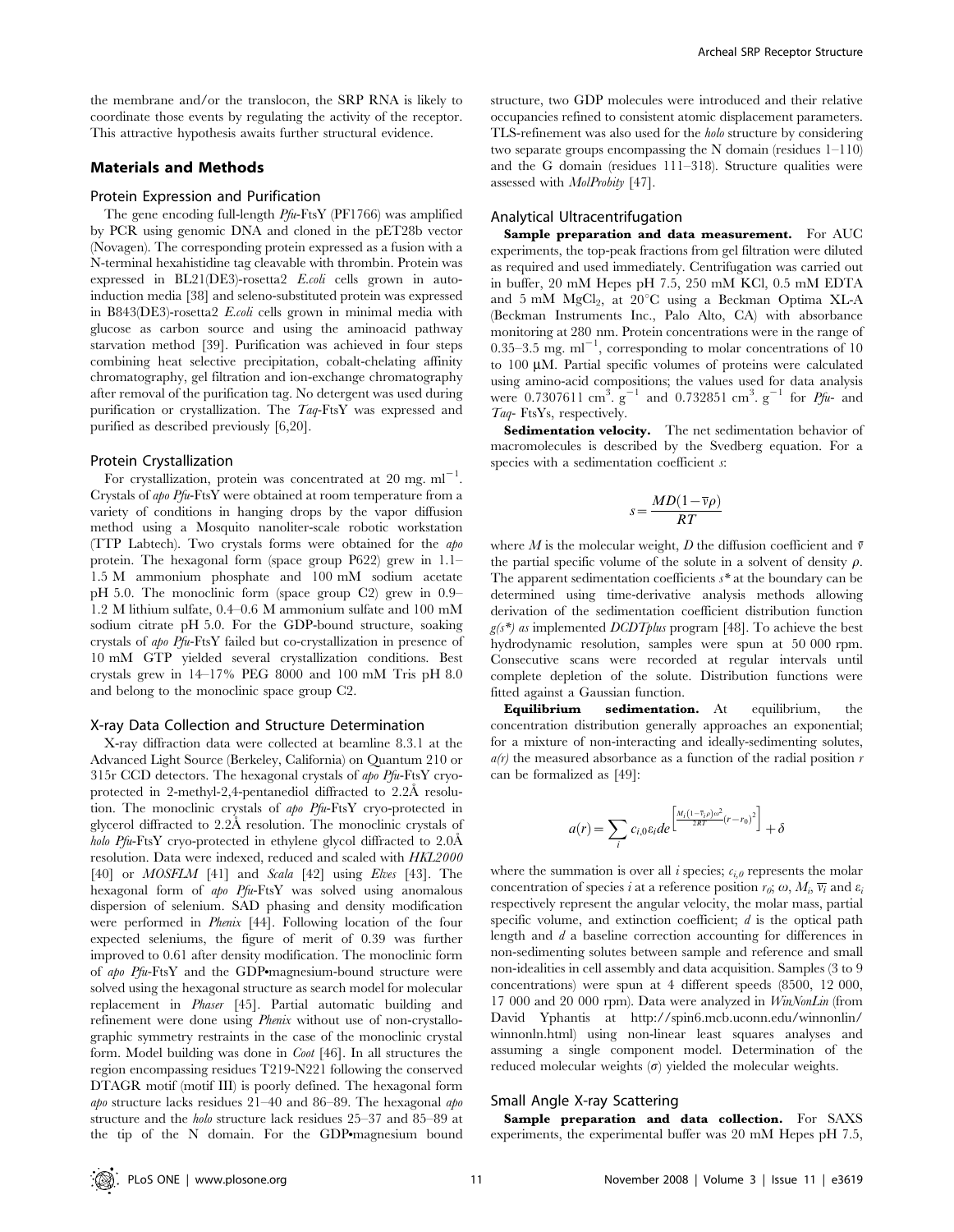$250$  mM KCl,  $0.5$  mM EDTA and  $5$  mM MgCl<sub>2</sub> and  $10$  mM DTT. For measurements at low Q, the top-peak fractions from gel filtration were used without further concentration (concentration range 2.5–12.5 mg.  $ml^{-1}$ ). For measurements at high  $Q$ , samples were concentrated up to 25 mg. ml<sup>-1</sup>. SAXS data were recorded at beam line BL4-2 [50] at the Stanford Linear Accelerator (Stanford, USA). Samples contained in 1.2 mm path cells with thin mica windows were thermostated at  $15^{\circ}$ C. The X-rays wavelength was  $\lambda = 1.38$ Å. For Taq-FtsY, scattered X-rays were detected using one-dimensional position sensitive proportional counters. The short distance setup for the high-angle analysis with a sample-to-detector distance of 960 mm and a  $\text{He}_2/\text{CO}_2$  gasfilled detector corresponded to an angular range of  $0.018\text{\AA}^{-1} < Q < 0.30\text{\AA}^{-1}$ . The long distance setup for the smallangle analysis with a sample-to-detector distance of 1960 mm and an Ar2/CH4 gas-filled chamber detector corresponded to an angular range of  $0.009\rm{\AA^{-1}}{<}Q{<}0.175\rm{\AA^{-1}}.$  For  $Pfu\text{-FtsY, scattered}$ X-rays were recorded using a MarCCD165 detector using two different detector-to-sample distances (0.5 and 2 m). For each sample or buffer, 30 frames of 30 seconds were recorded, individually inspected to check for X-ray induced sample damage. The Q-axes of the detectors were calibrated using the {1,0,0} and related reflections of a cholesterol myristate powder sample.

Data analysis and processing. Individual scattering curves were normalized to the incident beam intensity, corrected for background and radially averaged using the programs Otoko, Sapoko and MarParse [50]. Two scattering curves, one recorded at low concentration and low angle and one recorded at high concentration and high angle region, were merged and scaled together using the program GNOM before calculation of the distance distribution function or fit against a theoretical scattering curve. No geometrical corrections were applied on experimental curves.

Guinier analysis. The data in the lowest angle range when plotted as  $\ln I(Q)$  versus  $Q^2$  give the radius of gyration  $R_G$  and  $I(0)$ the forward scattering intensity extrapolated at zero angle with:

$$
\ln I(Q) = \ln I(0) - \frac{Q^2}{3} R_G^2
$$
 with  $Q = \frac{4\pi \sin \theta}{\lambda}$ 

 $Q$  is the scattering vector for a scattering angle of  $2\theta$ . For a sphere, this expression is valid in a  $QR<sub>G</sub>$  range up to 1.3 which can be extended up to 2 in some cases, the most conservative limit being in the range of  $QR_G = 1$ . The values of  $I(0)$  allow the calculation of an apparent molecular mass  $M_r$  of the particle in solution as far as the solute concentration has been determined accurately. Guinier analyses were performed using the program PRIMUS [51].

Distance distribution function P(r). Indirect transformation of the scattering intensity  $I(Q)$  in reciprocal space into that in real space were carried out using the program GNOM [25] since:

$$
I(Q) = \int_{0}^{D_{\text{max}}} P(r) \frac{\sin(Qr)}{Qr} dr
$$

As  $P(r)$  corresponds to the distribution of distances r between any two volumes elements within one particle, it offers an alternative calculation of  $I(0)$  its zero<sup>th</sup> moment,  $R_G$  its second moment and gives also  $D_{max}$  the chord or maximum dimension of the

macromolecule:

$$
P(r) = \frac{1}{2\pi^2} \int_{0}^{\infty} I(Q)Qr \sin(Qr)dQ \quad \text{with } \begin{cases} P(r=0) = 0\\ P(r \ge D_{\text{max}}) = 0 \end{cases}
$$
  
and 
$$
R_G^2 = \frac{\int_{0}^{\infty} r^2 P(r)dr}{2 \int_{0}^{\infty} P(r)dr}
$$

As calculation of  $P(r)$  includes an estimate of the chord,  $D_{max}$  was determined from the values of r when  $P(r)$  became zero at larger r values; a range of maximum chords was systematically tested for integration and the final choice of  $D_{max}$  was based on four essential criteria: (i) the restriction  $P(r = 0) = 0$ ; (ii)  $P(r)$  should exhibit positive values; (iii) the  $R_G$  from GNOM should agree with the ones derived from the Guinier analysis; and  $(iv)$  the curve should also be stable as  $D_{\text{max}}$  is increased beyond the estimated maximal macromolecular length with  $P(r \ge D_{max}) = 0$ .

Scattering curves calculations and fitting. The scattering intensity  $I(Q)$  from particles in a solvent with scattering length  $r<sub>o</sub>$ and with an hydration shell of contrast  $\delta \rho$  can be evaluated as:

$$
I(Q) = \langle \left| A_0\left(\overrightarrow{Q}\right) - \rho_o A_e\left(\overrightarrow{Q}\right) + \delta \rho A_{hs}\left(\overrightarrow{Q}\right) \right|^2 \rangle_{\Omega}
$$
  
with  $\overrightarrow{Q} = (Q,\Omega)$ 

The particle has a scattering density  $\rho_a$  and is surrounded by a solvent with an average scattering density of  $\rho_o$ ; the hydration shell is depicted by a border layer of effective thickness D and density  $\rho_t$ different from  $\rho_e$ . Here  $A_0(\vec{Q})$ ,  $A_e(\vec{Q})$  and  $A_{hs}(\vec{Q})$  are the amplitudes from the particle in vacuo, the excluded volume and the hydration shell, respectively.  $\Omega$  is the solid angle in reciprocal space.  $I(0)$  is an average over all orientations of the particles in solution. The particle shape is described as an angular envelope function. The scattering from the hydration shell is simulated by surrounding the envelope function with a layer of thickness  $\Delta = 3\text{\AA}$ and density  $\rho_b$ . Experimental curves  $I_{\exp}(Q)$  are fitted against calculated curves  $I_{calc}(Q)$  by adjusting two parameters, the total excluded volume V and the contrast between of the border layer  $\delta \rho = \rho_b - \rho_a$  to minimize the discrepancy  $\chi$  defined as:

$$
\chi^2 = \frac{1}{N-1} \sum_{i=1}^{N} \left( \frac{I_{\exp}(Q_i) - I_{calc}(Q_i)}{\sigma(Q_i)} \right)^2
$$

N is the total number of experimental points and  $\sigma(Q_i)$ , their associated standard deviations. In practice, theoretical scattering curves were calculated using CRYSOL [24] programs and automatically fitted against experimental curves. The resulting fitting parameters adjusted in CRYSOL corresponded to a reasonable description of the hydration properties of the particles in solution.

Ab initio three-dimensional reconstruction of molecular shapes. Low resolution shape retrieving from one-dimensional small angle X-ray scattering data in solution was performed using the program DAMMIN [26]. A Dummy Atom Model (DAM) is randomly generated and composed of an array of given contrast spheres densely packed on a hexagonal face-centered cubic lattice of given lattice constant. The scattering intensity from any given DAM is calculated by global summation over all dummy atoms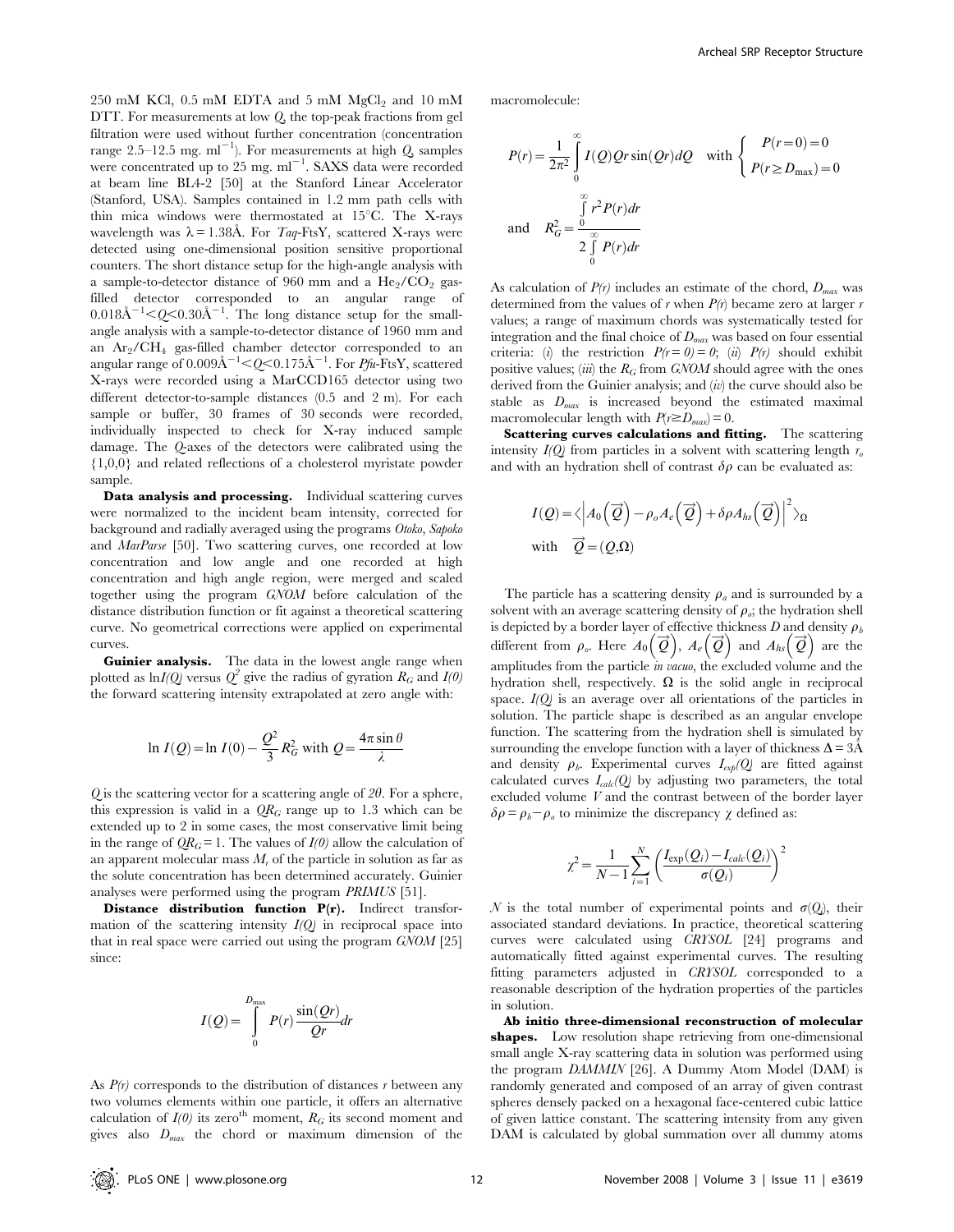using spherical harmonics expansion to represent partial amplitudes. Ab initio reconstruction consists in finding a DAM configuration corresponding to a minimal value of a goal energy function and minimizing the discrepancy between experimental and DAM-based scattering curves. Compactness, connectivity and looseness of the DAM are described by functions that are taken into account during the global minimization procedure that uses simulated annealing. The algorithm proceeds iteratively through a single dummy atom move. No shape constraints were introduced during the calculations. Ten independent reconstructions trials were performed for each receptor.

#### Supporting Information

Figure S1 Conformational changes in the active site of FtsY. The apo and GDP.magnesium structures of Pfu-FtsY are superposed together with the GMPPCP-bound Taq-FtsY (as seen in the FtsY.FfhNG complex) and GDP-bound truncated Taq-FtsY. The GDP•magnesium (Pfu), anion (Pfu), GDP (Taq) and  $GMPPCP$ •magnesium  $(Taq)$  are shown in yellow, blue, orange and red respectively. Residues are numbered for Pfu and Taq (in italic). In the GDP-bound Taq-FtsY structure, Arg142 is on a disordered loop and was not seen. The conserved SRP-GTPase motifs I, II, IV and V are indicated.

Found at: doi:10.1371/journal.pone.0003619.s001 (2.09 MB TIF)

Figure S2 Alignment of archeal FtsY sequences. The sequence of Pfu-FtsY is aligned against 12 FtsY sequences from archeons representative of all families constituting the archeal kingdom. The secondary structure elements of Pfu-FtsY are indicated. The sequences correspond to Pyrococcus furiosus, Sulfolobus solfataricus, Methanococcus jannaschii, Archaeglobus fulgidus, Thermococcus zilligii, Halobacterium salinarum, Pyrobaculum aerophilum, Methanothermobacter thermoautotrophicus, Methanoculleus, marisnigri, Aeropyrum pernix, Thermoplasma acidophilum and Methanosaeta thermophila. The alignment is restricted to the N domain. All sequences are truncated at the strictly conserved glycine

#### References

- 1. Egea PF, Stroud RM, Walter P (2005) Targeting proteins to membranes: structure of the signal recognition particle. Curr Opin Struct Biol 15: 213–220.
- 2. Brown S, Fournier MJ (1984) The 4.5 S RNA gene of Escherichia coli is essential for cell growth. J Mol Biol 178: 533–550.
- 3. Batey RT, Rambo RP, Lucast L, Rha B, Doudna JA (2000) Crystal structure of the ribonucleoprotein core of the signal recognition particle. Science 287: 1232–1239.
- 4. Peluso P, Shan SO, Nock S, Herschlag D, Walter P (2001) Role of SRP RNA in the GTPase cycles of Ffh and FtsY. Biochemistry 40: 15224–15233.
- 5. Peluso P, Herschlag D, Nock S, Freymann DM, Johnson AE, et al. (2000) Role of 4.5S RNA in assembly of the bacterial signal recognition particle with its receptor. Science 288: 1640–1643.
- 6. Egea PF, Shan SO, Napetschnig J, Savage DF, Walter P, et al. (2004) Substrate twinning activates the signal recognition particle and its receptor. Nature 427: 215–221.
- 7. Focia PJ, Shepotinovskaya IV, Seidler JA, Freymann DM (2004) Heterodimeric GTPase core of the SRP targeting complex. Science 303: 373–377.
- 8. Angelini S, Boy D, Schiltz E, Koch HG (2006) Membrane binding of the bacterial signal recognition particle receptor involves two distinct binding sites. J Cell Biol 174: 715–724.
- 9. Angelini S, Deitermann S, Koch HG (2005) FtsY, the bacterial signalrecognition particle receptor, interacts functionally and physically with the SecYEG translocon. EMBO Rep 6: 476–481.
- 10. Jiang Y, Cheng Z, Mandon EC, Gilmore R (2008) An interaction between the SRP receptor and the translocon is critical during cotranslational protein translocation. J Cell Biol 180: 1149–1161.
- 11. Helmers J, Schmidt D, Glavy JS, Blobel G, Schwartz T (2003) The beta-subunit of the protein-conducting channel of the endoplasmic reticulum functions as the guanine nucleotide exchange factor for the beta-subunit of the signal recognition particle receptor. J Biol Chem 278: 23686–23690.
- 12. Schwartz TU, Schmidt D, Brohawn SG, Blobel G (2006) Homodimerization of the G protein SRbeta in the nucleotide-free state involves proline cis/trans isomerization in the switch II region. Proc Natl Acad Sci U S A 103: 6823–6828.

residue (Gly130 in Pfu) delineating the start of motif I (the P-loop) in all SRP/SR GTPases and indicated by a red asterisk. Note the long insertion present in the N domain from Methanococcus. Note the extreme difference in size observed between the N domains from Methanococcus (200 residues) or Thermoplasma (88 residues). Sequence and domain-size variability mainly arises in the insertion located between region the  $\alpha$ N1 and  $\alpha$ N2 helices (blue line). The Nterminal end of the aN1 helix is characterized by a conserved phenylalanine residue and its high content in basic residues (red line).

Found at: doi:10.1371/journal.pone.0003619.s002 (0.72 MB EPS)

Movie S1 A model for the association between the SRP and its SR in the targeting complex. The movie shows the model as presented in Figure 7. The N-terminal helices aN1 of both FtsY and SRP54 are highlighted (yellow) to emphasize their positions relative to the  $\alpha$ 7 helices (magenta) at the C-terminus of each G domain.

Found at: doi:10.1371/journal.pone.0003619.s003 (4.77 MB MOV)

#### Acknowledgments

We thank Patricia Greene for her help and suggestions during manuscript writing and preparation. We are grateful to Tom Terwilliger, Peter Zwart, Pavel Afonine, Paul Adams, and Ralf Grosse-Kunstleve for their advice. We thank James Holton and George Meigs for their support during data collection at the Advanced Light Source. Coordinates and structure factors have been deposited at the Protein Data Bank (pdb codes 3DM9, 3DMD and 3E70).

#### Author Contributions

Conceived and designed the experiments: PFE HT PW RMS. Performed the experiments: PFE HT GPDL JN. Analyzed the data: PFE HT PW RMS. Contributed reagents/materials/analysis tools: PFE HT GPDL JN PW RMS. Wrote the paper: PFE HT PW RMS.

- 13. Shan SO, Walter P (2003) Induced nucleotide specificity in a GTPase. Proc Natl Acad Sci U S A 100: 4480–4485.
- 14. Gariani T, Samuelsson T, Sauer-Eriksson AE (2006) Conformational variability of the GTPase domain of the signal recognition particle receptor FtsY. J Struct Biol 153: 85–96.
- 15. Gawronski-Salerno J, Coon JSt, Focia PJ, Freymann DM (2007) X-ray structure of the T. aquaticus FtsY:GDP complex suggests functional roles for the Cterminal helix of the SRP GTPases. Proteins 66: 984–995.
- 16. Jaru-Ampornpan P, Chandrasekar S, Shan SO (2007) Efficient interaction between two GTPases allows the chloroplast SRP pathway to bypass the requirement for an SRP RNA. Mol Biol Cell 18: 2636–2645.
- 17. Unsworth LD, van der Oost J, Koutsopoulos S (2007) Hyperthermophilic enzymes–stability, activity and implementation strategies for high temperature applications. Febs J 274: 4044–4056.
- 18. Montoya G, Svensson C, Luirink J, Sinning I (1997) Crystal structure of the NG domain from the signal-recognition particle receptor FtsY. Nature 385: 365–368.
- 19. Parlitz R, Eitan A, Stjepanovic G, Bahari L, Bange G, et al. (2007) E. coli SRPreceptor FtsY contains an essential and autonomous membrane-binding amphipathic helix. J Biol Chem.
- 20. Reyes CL, Rutenber E, Walter P, Stroud RM (2007) X-ray Structures of the Signal Recognition Particle Receptor Reveal Targeting Cycle Intermediates. PLoS ONE 2: e607.
- 21. JCSG JCfSG (2004) Structure of cell division protein FtsY (TM0570) from Thermotoga maritima at 1.60 angstroms resolution. PDB ID 1vma.
- 22. Chandrasekar S, Chartron J, Jaru-Ampornpan P, Shan SO (2008) Structure of the chloroplast signal recognition particle (SRP) receptor: domain arrangement modulates SRP-receptor interaction. J Mol Biol 375: 425– 436.
- 23. Stengel KF, Holdermann I, Wild K, Sinning I (2007) The structure of the chloroplast signal recognition particle (SRP) receptor reveals mechanistic details of SRP GTPase activation and a conserved membrane targeting site. FEBS Lett 581: 5671–5676.